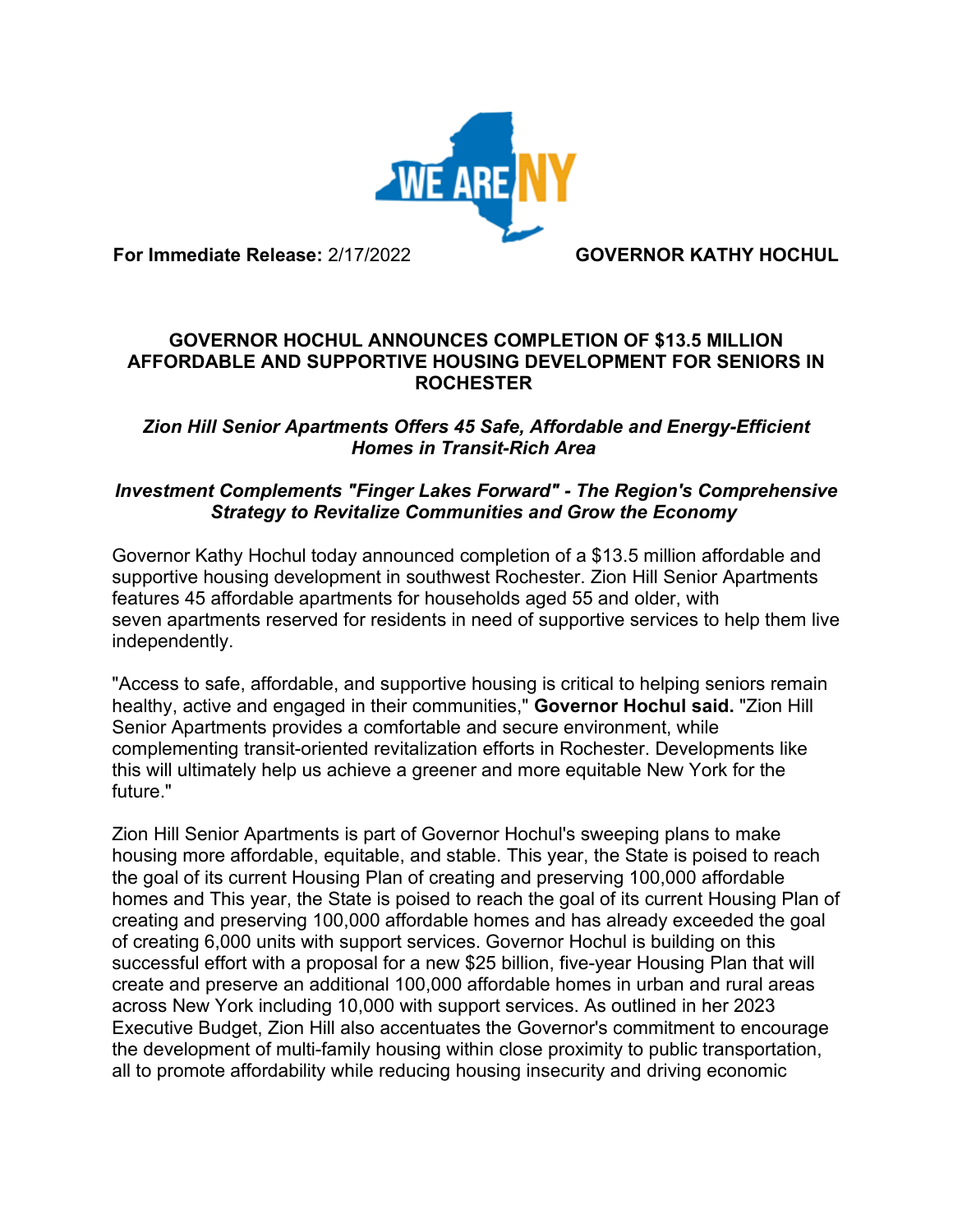growth. Social and economic mobility and the reduction of greenhouse gas emissions are also key components to her proposal.

The development consists of a single L-shaped building on the corner of Dr. Samuel McCree Way and Wooden Street. With frequent service along multiple bus routes, this location has been designated a "Transit-Supportive Corridor" by the city of Rochester and identified as a target for strategic development.

All 45 apartments are affordable to households earning at or below 50 percent of the Area Median Income. Seven households will have access to on-site supportive services provided by Rochester Management, Inc.

The building offers many safety features including carpeting and handrails in primary corridors, and grab bars in each apartment to reduce the risk of falls. Each apartment also has an emergency aid communication system. There are five fully adapted and move-in ready apartments for mobility impaired tenants and two fully adapted and move-in ready apartments for hearing or visually impaired tenants.

Zion Hill Senior Apartments boasts energy efficient features such as LED lighting, Energy Star certified appliances and high-efficiency furnaces and condensing units for heating and cooling. Residential amenities include laundry facilities, a community room with kitchen, a fitness room and a rooftop patio. Each apartment has a balcony or patio and bulk storage space.

The development team is a joint venture between Zion Hill Missionary Baptist Church and Rochester Management, Inc.

State support for Zion Hill Senior Apartments includes federal Low-Income Housing Tax Credits that generated \$8.8 million in equity and \$3.5 million in subsidy from New York State Homes and Community Renewal. The New York State Energy Research and Development Authority will provide \$45,000 in support. Additional financing was provided by the city of Rochester and the Federal Home Loan Bank. The Rochester Housing Authority is providing 8 Project-Based Housing Choice Vouchers.

**HCR Commissioner RuthAnne Visnauskas said,** "All New Yorkers deserve to age in place with safe homes that they can afford in the communities they love. Zion Hill will provide this important neighborhood with thoughtfully designed apartments with energy efficient features, and convenient transit-oriented location. We are grateful for our partnership with Rochester's faith-based community, including Zion Hill Missionary Baptist Church, and Rochester Management, Inc., who share our commitment to making this city an even better place to live."

**Doreen M. Harris, President and CEO, NYSERDA, said,** "With Zion Hill Senior Apartments' ribbon cutting, Rochester's vulnerable seniors now have increased access to affordable and supportive housing that is not only safe and comfortable but also focuses on energy efficiency. NYSERDA and the state are committed to reducing